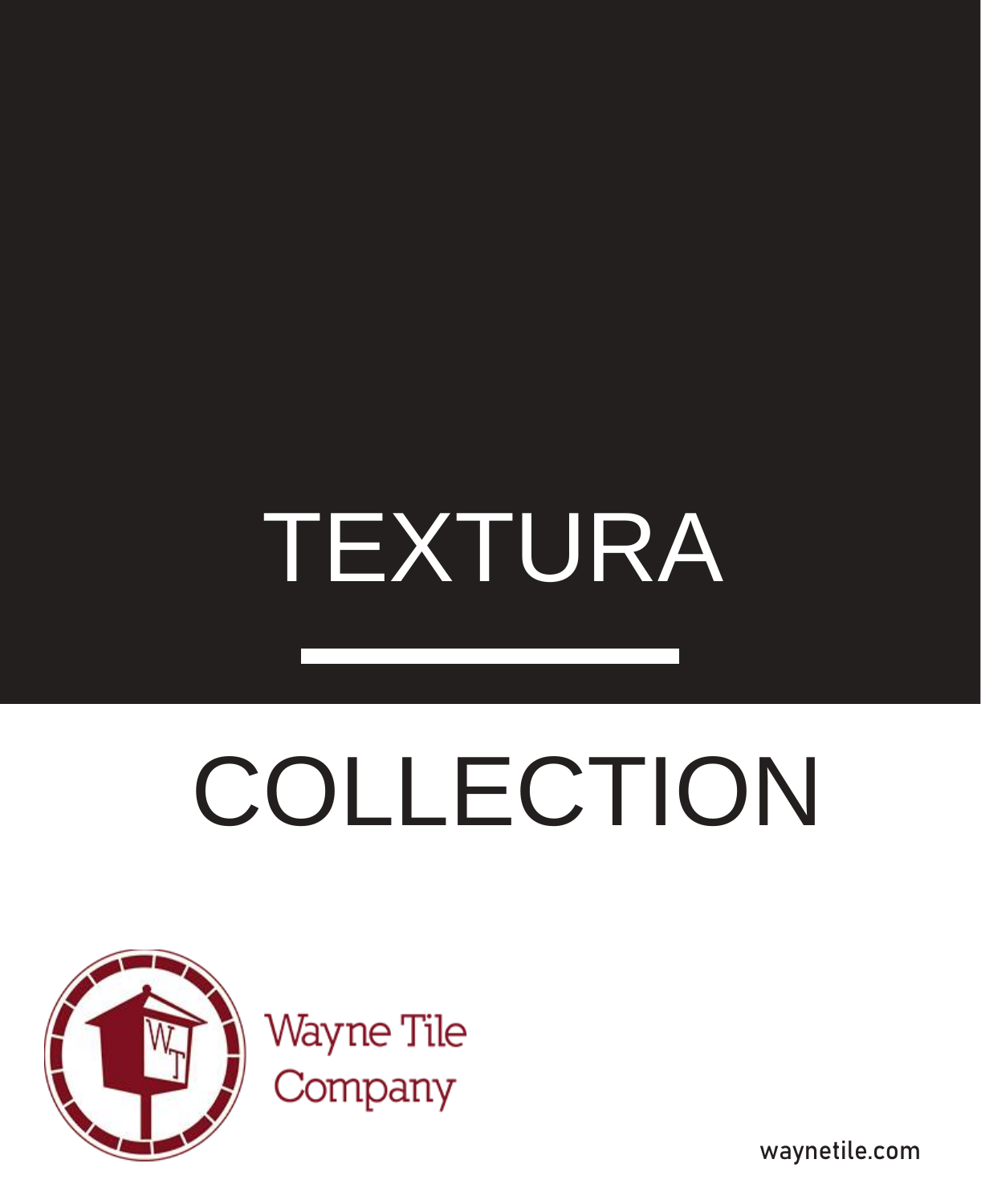$\sim 3$ **FLOWER WHITE**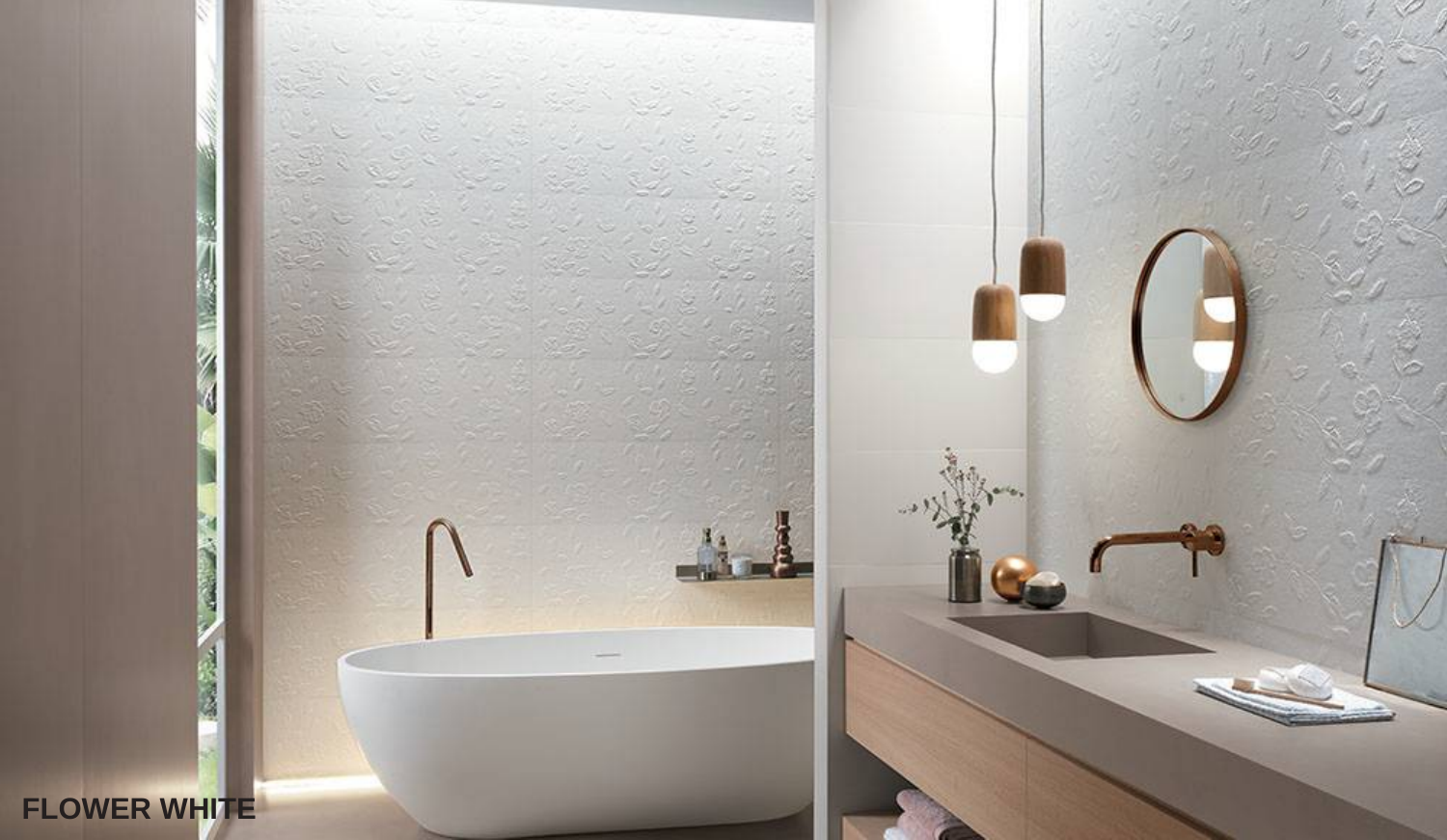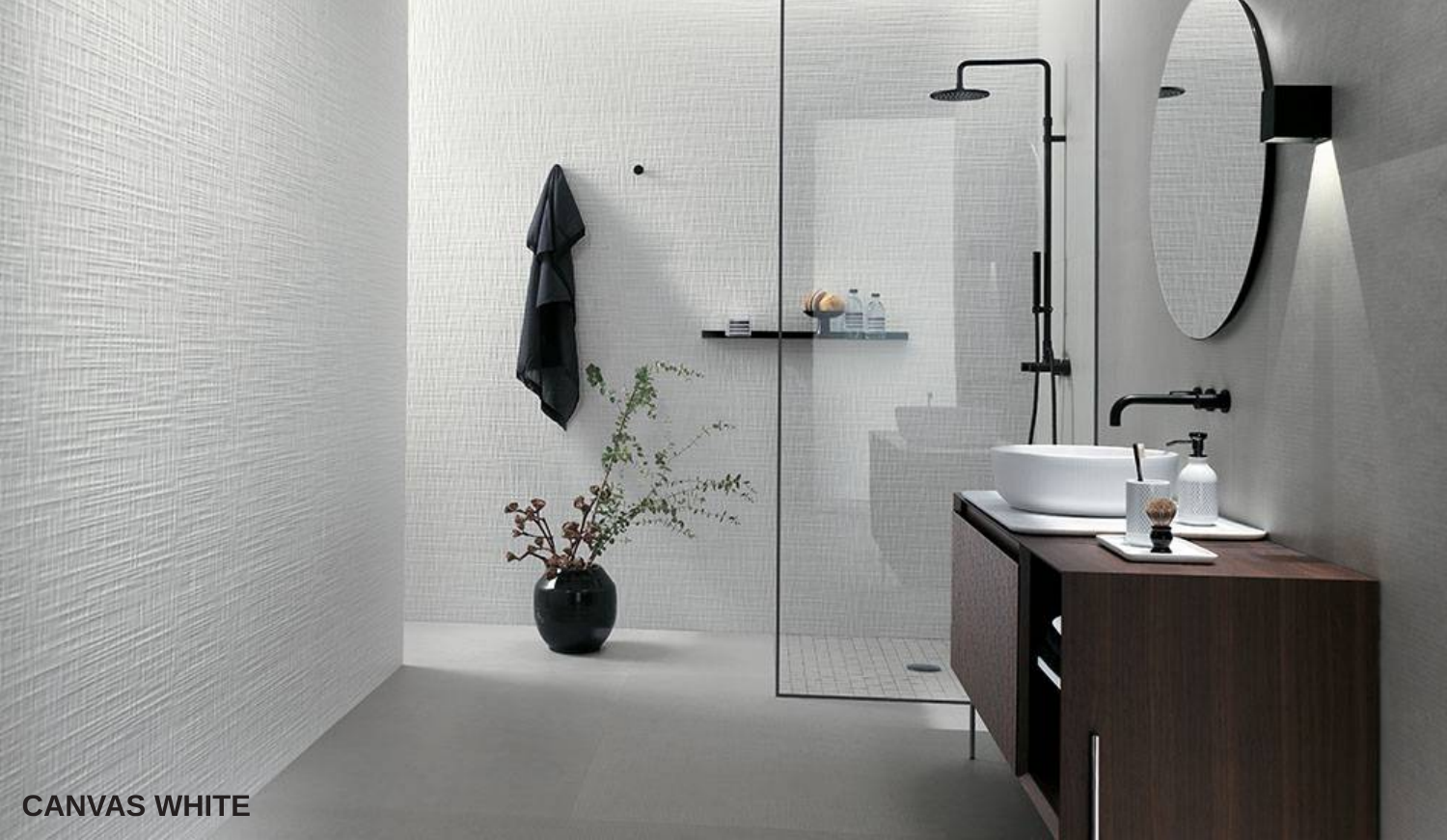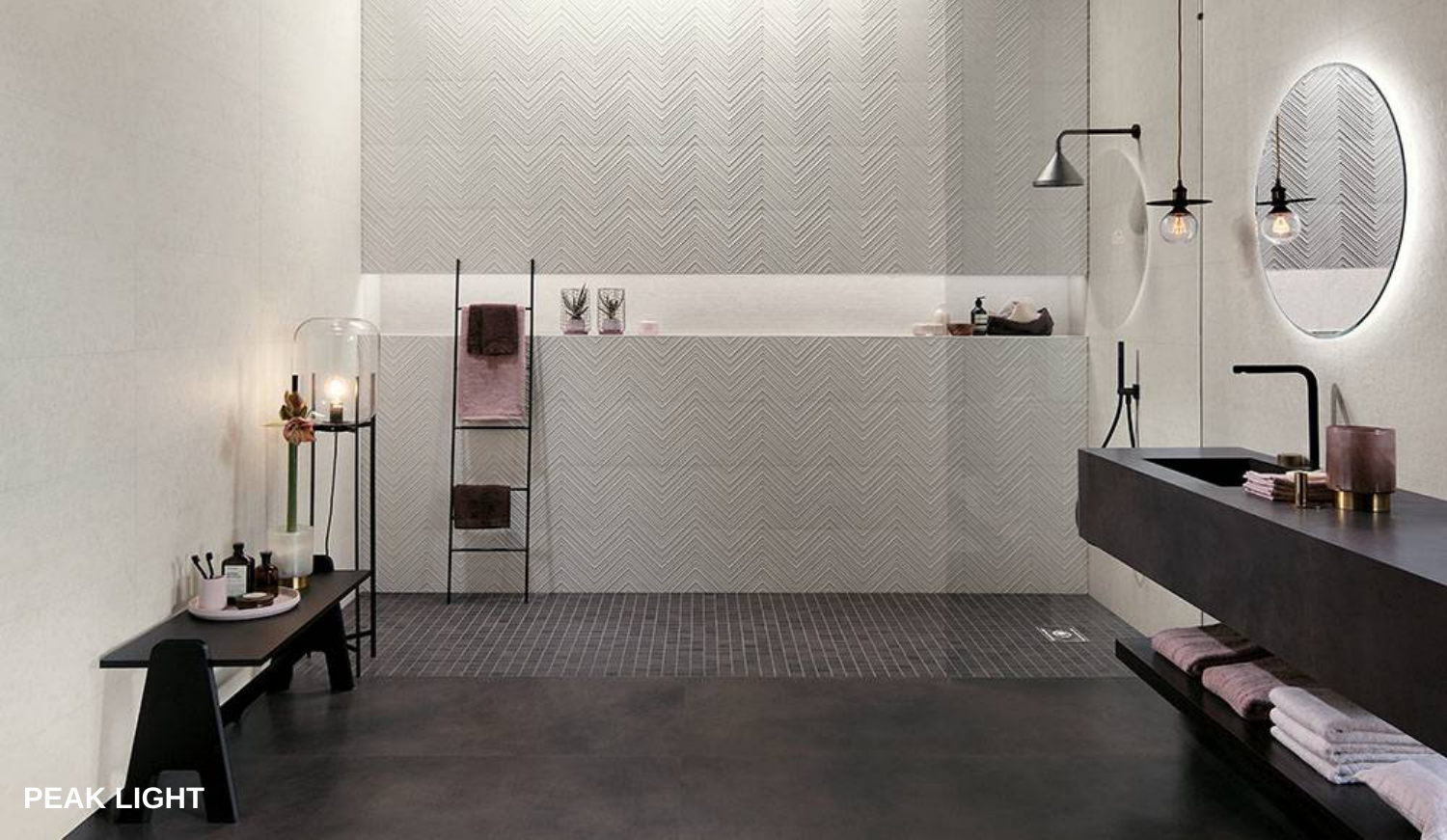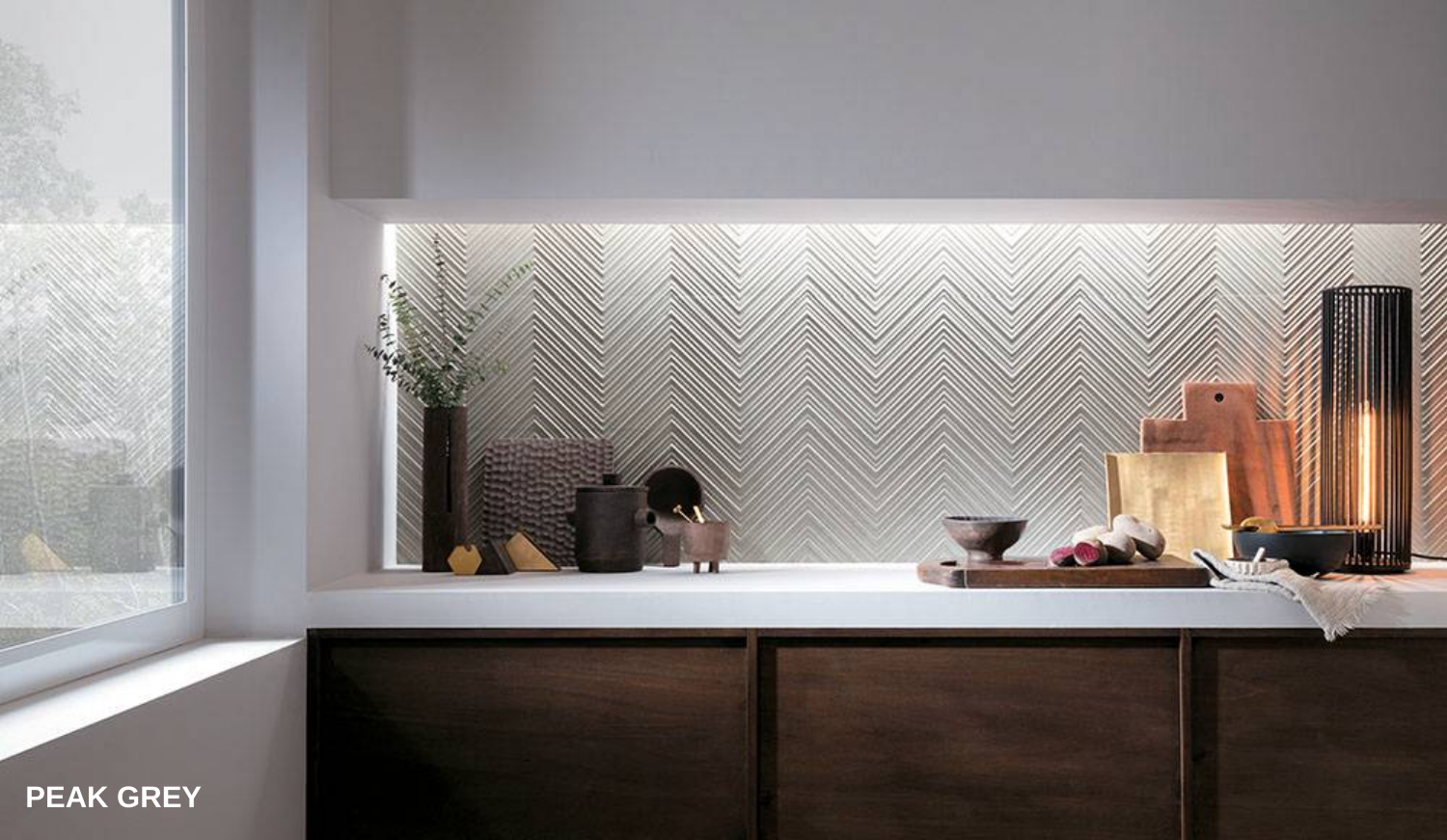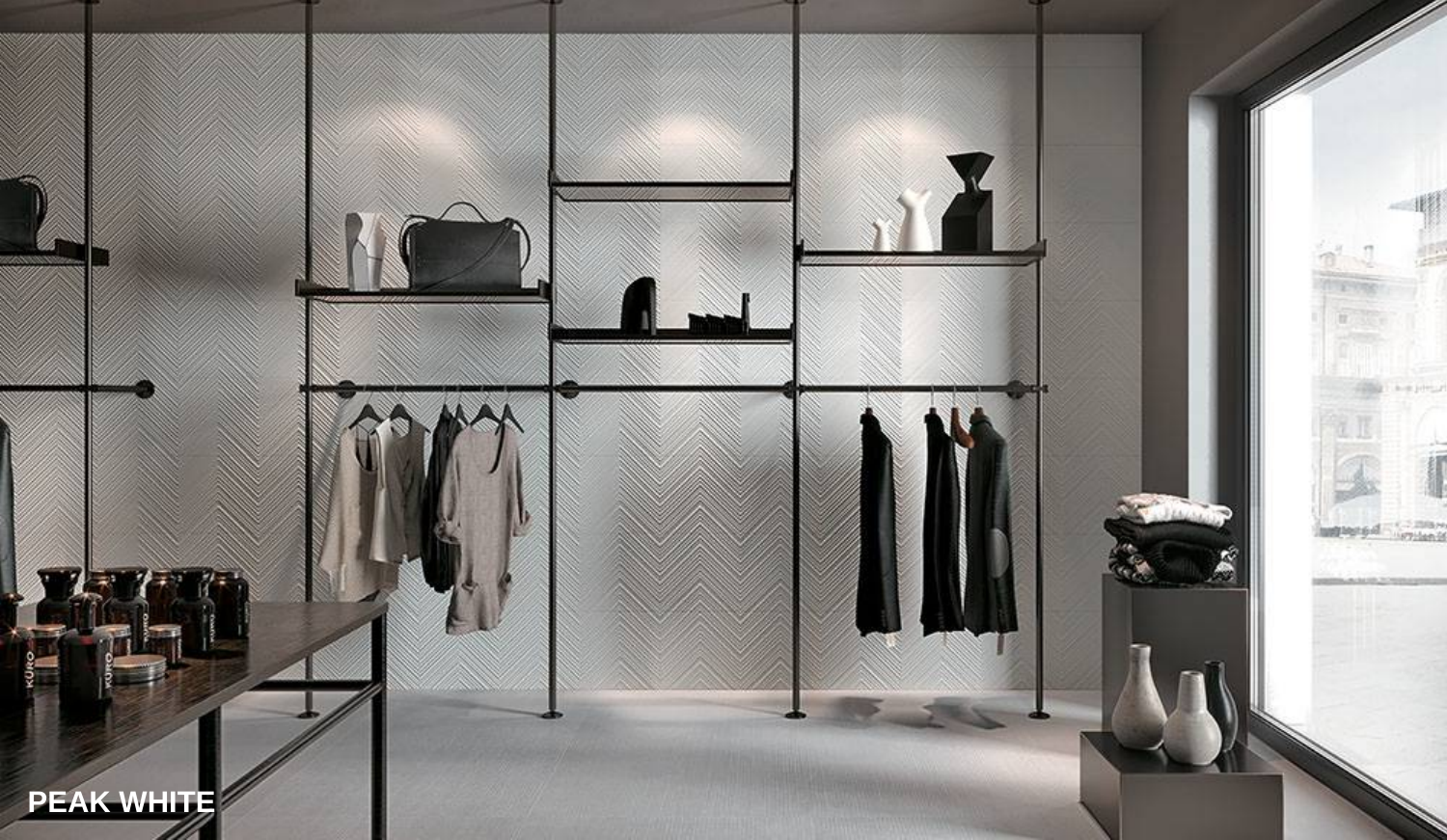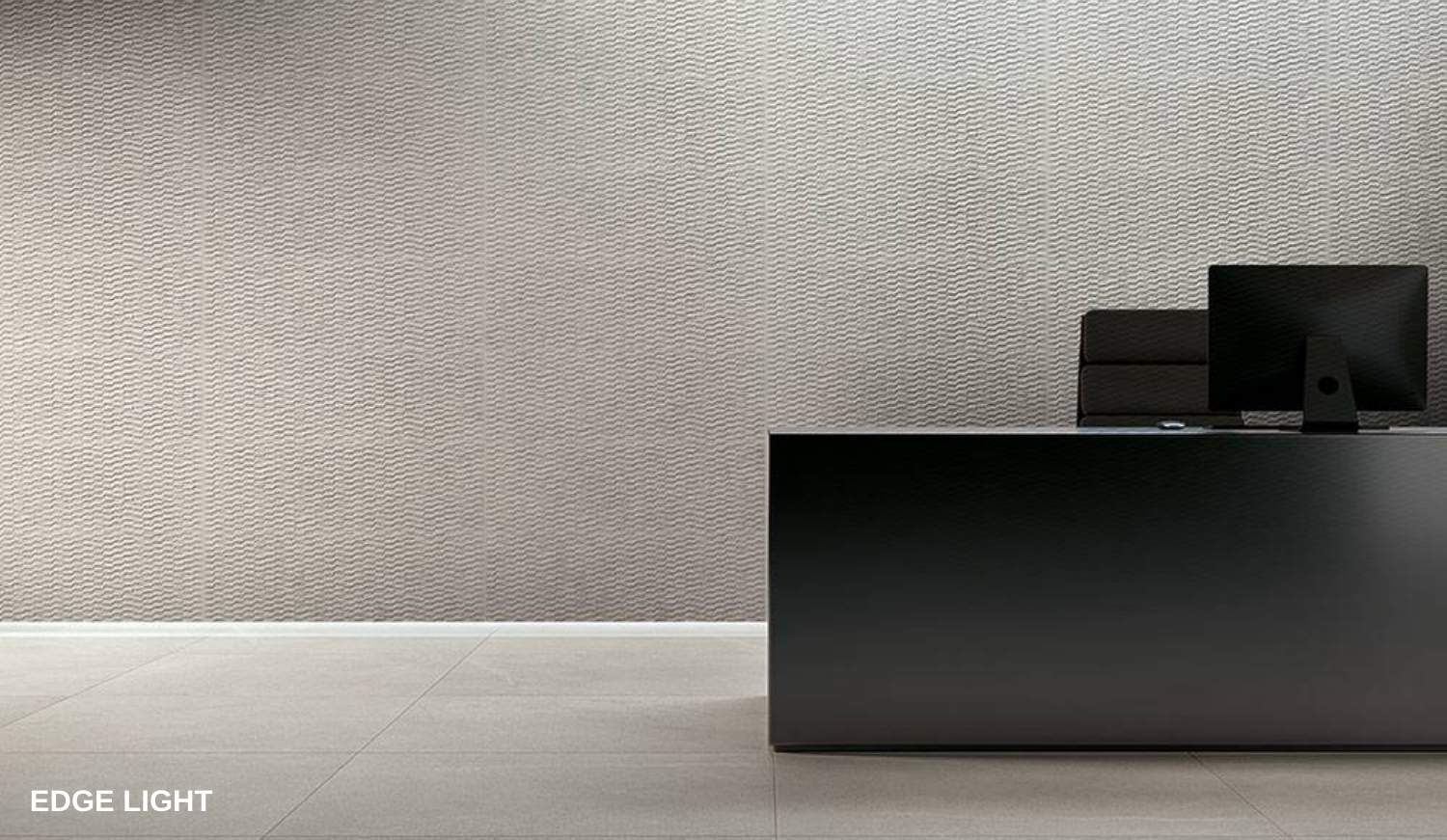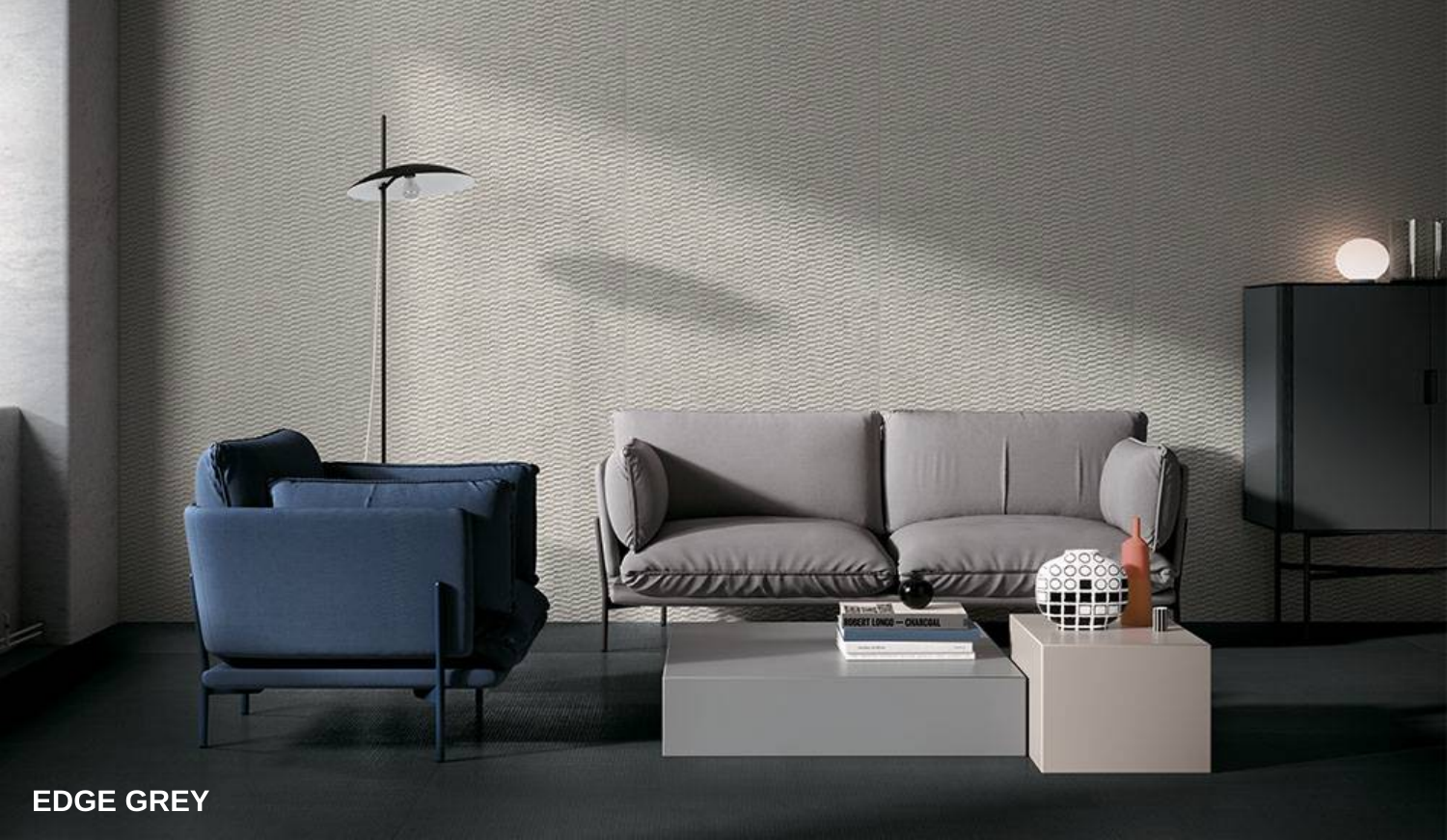## Textura

### Available Items



12x36 White Matte Flower